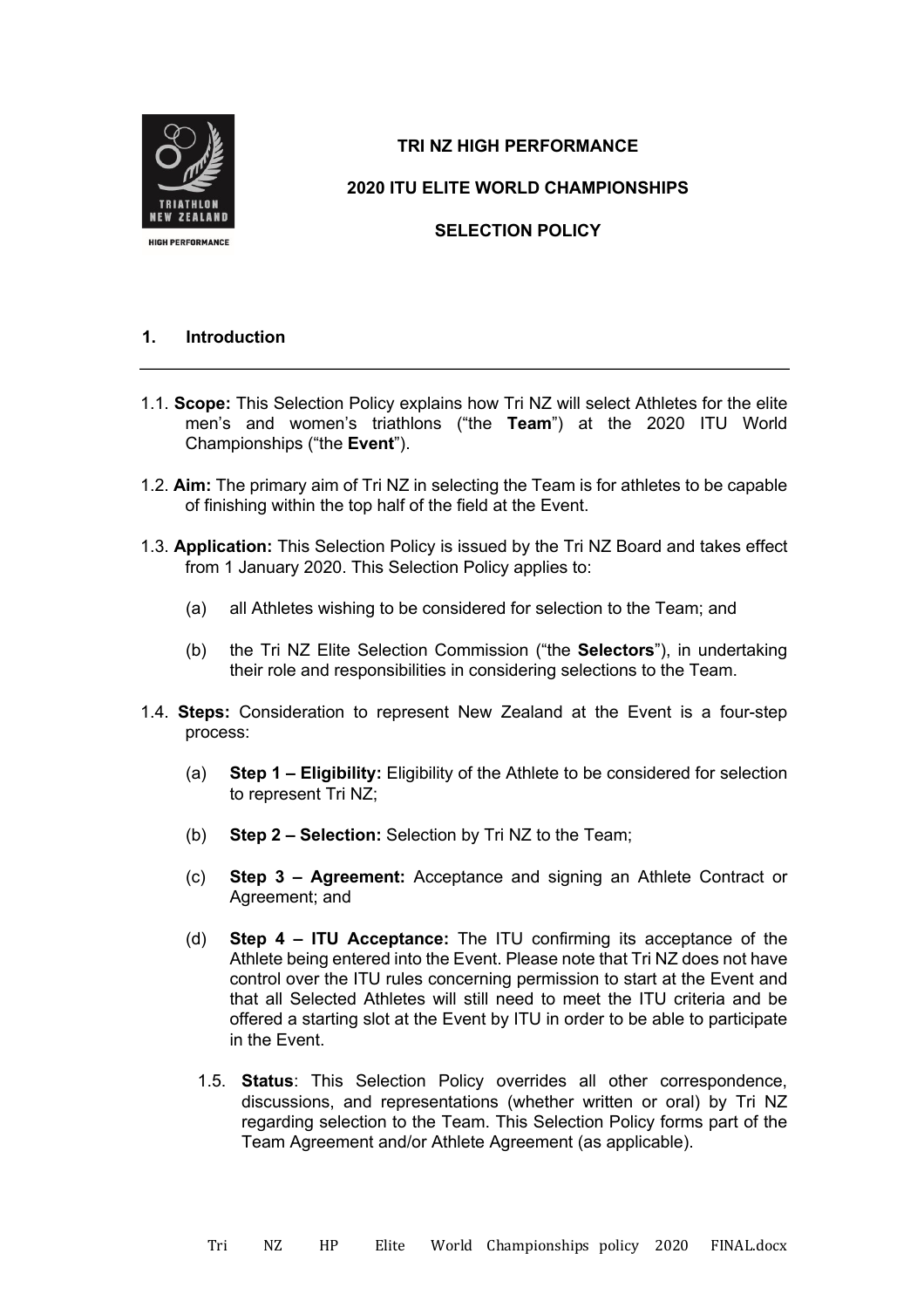1.6. **Definitions**: Clause 12 of this Selection Policy sets out the meaning of certain words used in this Selection Policy.

#### **2. Qualification of Quota Places**

- 2.1. **Qualification Criteria:** New Zealand must qualify quota places in the Event in accordance with the relevant ITU rules. The securing of a quota place in the Event by an Athlete (whether or not they are an Eligible Athlete) does not guarantee that the Athlete will be selected to compete in the Event as a member of the Team.
- 2.2. **Number of Quota Places:** Quota places will be earned by New Zealand through points accumulated by New Zealand Athletes in the ITU World Rankings. New Zealand will have a maximum quota of five (5) female and five (5) male athletes at the Event based on the relevant ITU rules. It should be noted that confirmation of the number of quota places available to New Zealand at the Event is unlikely to be known at the time of selection of the Team and so the Selectors must identify the order in which members of the Team have been selected under this Selection Policy. Accordingly, if there are less quota places allocated to New Zealand than members of the Team, those Athletes identified by the Selectors as the higher in the order will take precedence over those Athletes identified as lower in the order.
- 2.3. **Reserves:** At the time of selection, Tri NZ may or may not consider the selection of reserves. In either case, should reserves be needed prior to the Event, their selection will be considered consistent with the entirety of this Selection Policy.
- 2.4. **No Obligation:** Tri NZ is not obliged to select the maximum number of Athletes permitted under the relevant ITU rules to fill the quota places available. The size of the Team put forward to ITU will be at the sole discretion of the Selectors having regard to the primary aim of this Selection Policy (as set out in Clause 1.2).

# **3. Step One – Eligibility for Selection**

- 3.1. **Eligibility:** The Selectors may only consider an Athlete for selection who is an Eligible Athlete as at the Selection Date. An Athlete will only be an Eligible Athlete if the Athlete:
	- (a) is a member of Good Standing of Tri NZ; and
	- (b) meets the eligibility requirements of the Triathlon New Zealand's ITU Eligibility and the ITU rules for the Event; and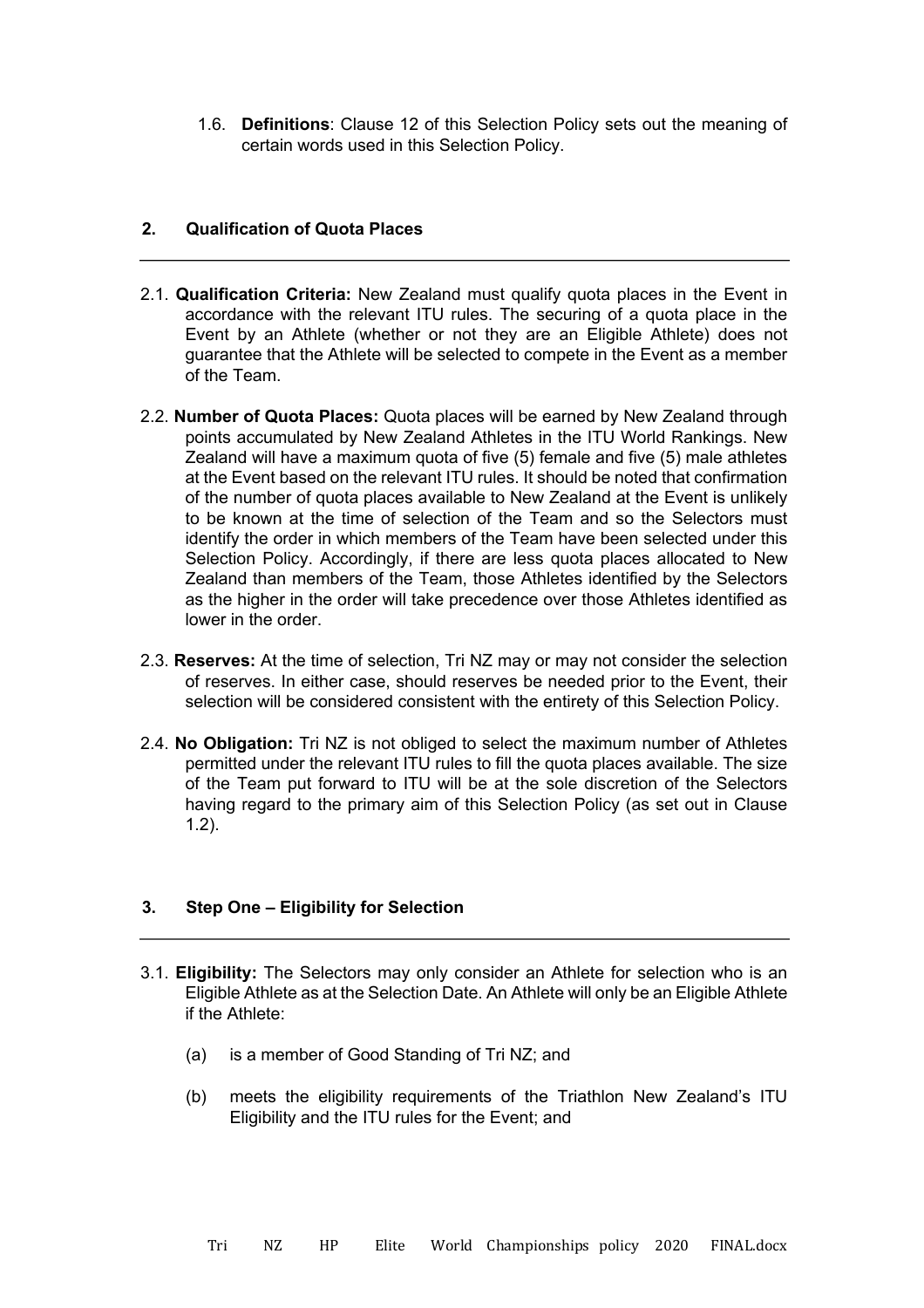- (c) has demonstrated to the satisfaction of the Selectors they are not suffering any physical or mental impairment that would prevent them from competing in the Event to the best of their ability; and
- (d) has completed an Athlete Nomination Form by the  $15<sup>th</sup>$  June 2020; and
- (e) has an ITU World Ranking that is equal to or lower than  $100<sup>th</sup>$  for the women and  $150<sup>th</sup>$  for the men.
- (f) has already signed up to a current Athlete Contract or Agreement (as applicable) or has confirmed that he or she will sign an Athlete Contract or Agreement (as applicable) if selected**;** and
- (g) has in the view of the Selectors not acted in such a manner so as to bring the Athlete, the sport, Tri NZ or the ITU into public disrepute; and
- (h) to Tri NZ's knowledge, has not used or administered any substance which, if it had been detected as being present in the Athlete's body tissue or fluids, would have constituted doping, or used any prohibited method or committed any other doping offence as defined in Tri NZ's, ITU's or WADA's regulations.
- 3.2. **No Selection:** If an Athlete does not meet all of the eligibility requirements specified in clause 3.1 by the Selection Date, the Athlete cannot be considered by Tri NZ for selection to the Team, unless there are exceptional reasons agreed by the Selectors.

# **4. Step 2 - Selection by Tri NZ**

- 4.1. **Selection**: Tri NZ will decide if it will select Athletes to the Team, and if it does, it will do so by the Selection Date.
- 4.2. **Selection Date**: The Selection Dates are as follows:
	- $(a)$  **Selection**:  $24<sup>th</sup>$  July 2020
	- Athlete acceptance: By the 27<sup>th</sup> of July 2020 notify Tri NZ in writing to hpadmin@triathlon.kiwi if they accept their selection and confirm they are on an existing Athlete Contract or Agreement. (b)
- 4.3. **Selectors**: The Selectors shall decide on the Athletes to be selected in accordance with the process set out in the Selectors' Terms of Reference.
- 4.4. **Selection Criteria and Factors:** In deciding on the Athletes to select, the Selectors, must:
	- (a) apply the selection criteria in clause 5;
	- (b) consider any Extenuating Circumstances in accordance with clause 6;
	- (c) consider any other factors in accordance with clause 7; and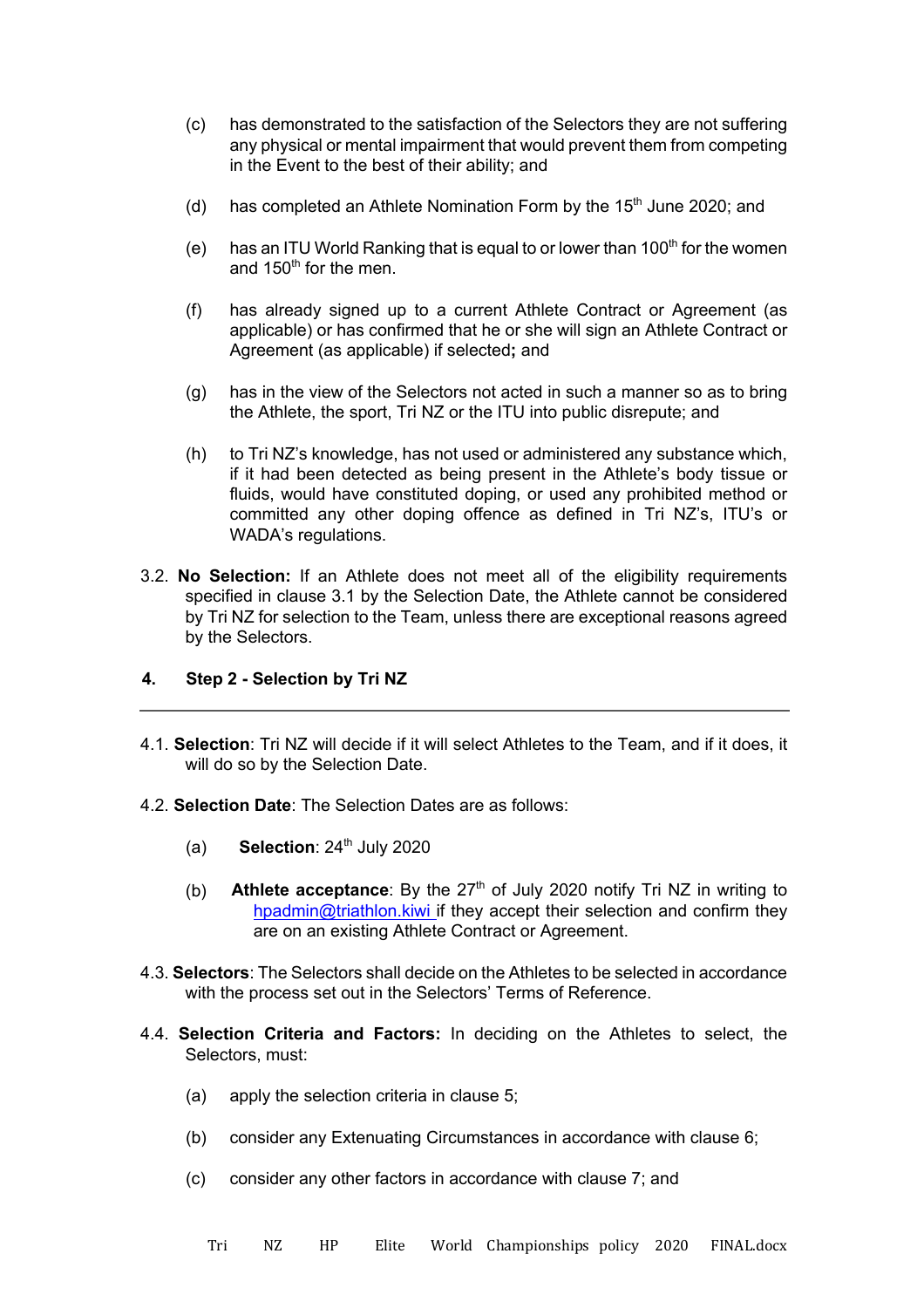(d) in all other respects, comply with this Selection Policy.

### **5. Selection Criteria**

5.1. **Selection Criteria:** Athletes will be selected to the New Zealand team if they have made it onto the start list for the 2020 ITU World Grand Final Edmonton event.

#### **6. Extenuating Circumstances**

- 6.1. **Application:** The Selectors may, in their sole discretion, consider and place weight upon any Extenuating Circumstances when considering an Athlete for selection under this Selection Policy.
- 6.2. **Notification:** An Athlete who wishes the Selectors to take Extenuating Circumstances into account in considering that Athlete's potential selection, must advise the Chair of Selectors of the specific Extenuating Circumstances in writing, with as much advance notice as possible, and:
	- (a) if the Extenuating Circumstances prevent an Athlete from competing or performing in a race, then ideally 7 days and no later than 2 hours prior to the relevant race;
	- (b) if the Extenuating Circumstances occur during a race then as soon as practicable but in no event later than 24 hours after of the completion of the race;
	- (c) if the Extenuating Circumstances occur at any other time, then as soon as practicable after it occurs.
		- 6.3. **Where no Notification:** If the Chair of Selectors is not notified of any Extenuating Circumstances in accordance with clause 6.2, then the Selectors may choose not to consider such circumstances.
		- 6.4. **Injury/Illness:** If the Extenuating Circumstances are injury or illness, Athletes may be required by the Selectors to provide a medical certificate and/or to undergo an examination by a health practitioner(s) nominated by the Selectors, and to provide that opinion and/or report to the Selectors. Any failure to agree to such a request may result in the Selectors being unable to consider the injury or illness as an Extenuating Circumstance.
		- 6.5. **Verification:** If the Extenuating Circumstances are circumstances other than injury or illness, the Selectors may request evidence to verify the existence and details of the Extenuating Circumstances.

# **7. Other Factors**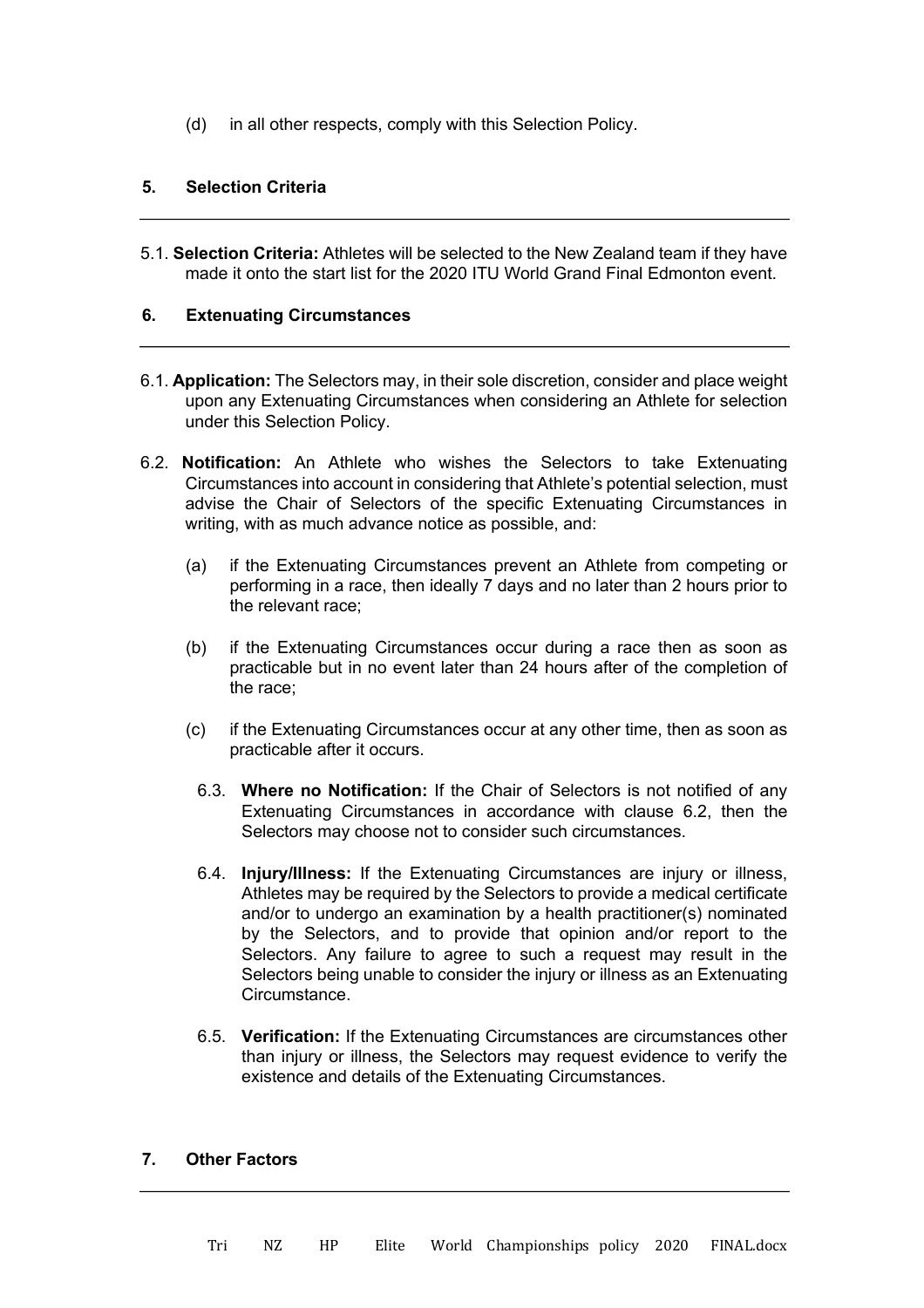- 7.1. **Demonstration:** In considering any Athlete for selection, the Selectors must, in their sole discretion, be satisfied that each Athlete has demonstrated:
	- (a) the commitment to maintain an appropriate level of fitness, training and competition to compete in the Event to the best of their ability; and
	- (b) a strong team ethic, including, a commitment to attend relevant Tri NZ training camps, to promote Tri NZ in a positive manner, and to uphold either the Athlete Agreement or the Team Agreement.
- 7.2. **Opportunity to be Heard:** If the Selectors consider that an Athlete, who they are considering for selection, has not or may not have demonstrated the requirements in clause 7.1, the Selectors shall, prior to any selection:
	- (a) inform the Athlete of the specific requirement in clause 7.1 which the Selectors consider has or may not have been demonstrated;
	- (b) give the Athlete an opportunity to respond, including an opportunity to provide evidence demonstrating they have satisfied the requirements.
- 7.3. **Actions:** If, having received and considered the Athlete's response in clause 7.2(b), the Selectors consider the specific requirement has not, in their discretion, been met or a satisfactory response given, the Selectors may:
	- (a) decide not to select that Athlete;
	- (b) require the Athlete to take specific steps to satisfy the requirements before the Selection Date;
	- (c) select the Athlete but with conditions relating to that requirement; or,
	- (d) select the Athlete.

#### **8. Step 3 - Process & Agreement of Selection**

- 8.1. **Notification**: All Eligible Athletes with reasonable consideration for selection will be informed by Tri NZ whether or not they have been selected to the Team.
- 8.2. **Requirements:** Every Selected Athlete must:
	- (a) Notify Tri NZ in writing via hpad@triathon.kiwi by 17<sup>th</sup> of July 2020 of their acceptance of selection and sign or already be signed up to a Athlete Contract or Agreement as at that date;
	- (b) maintain an appropriate level of fitness, training and competition as determined by the Tri NZ GM of Performance or designate;
	- (c) fully participate in any Team training camps or designated competitions as directed by the Tri NZ GM of Performance or designate;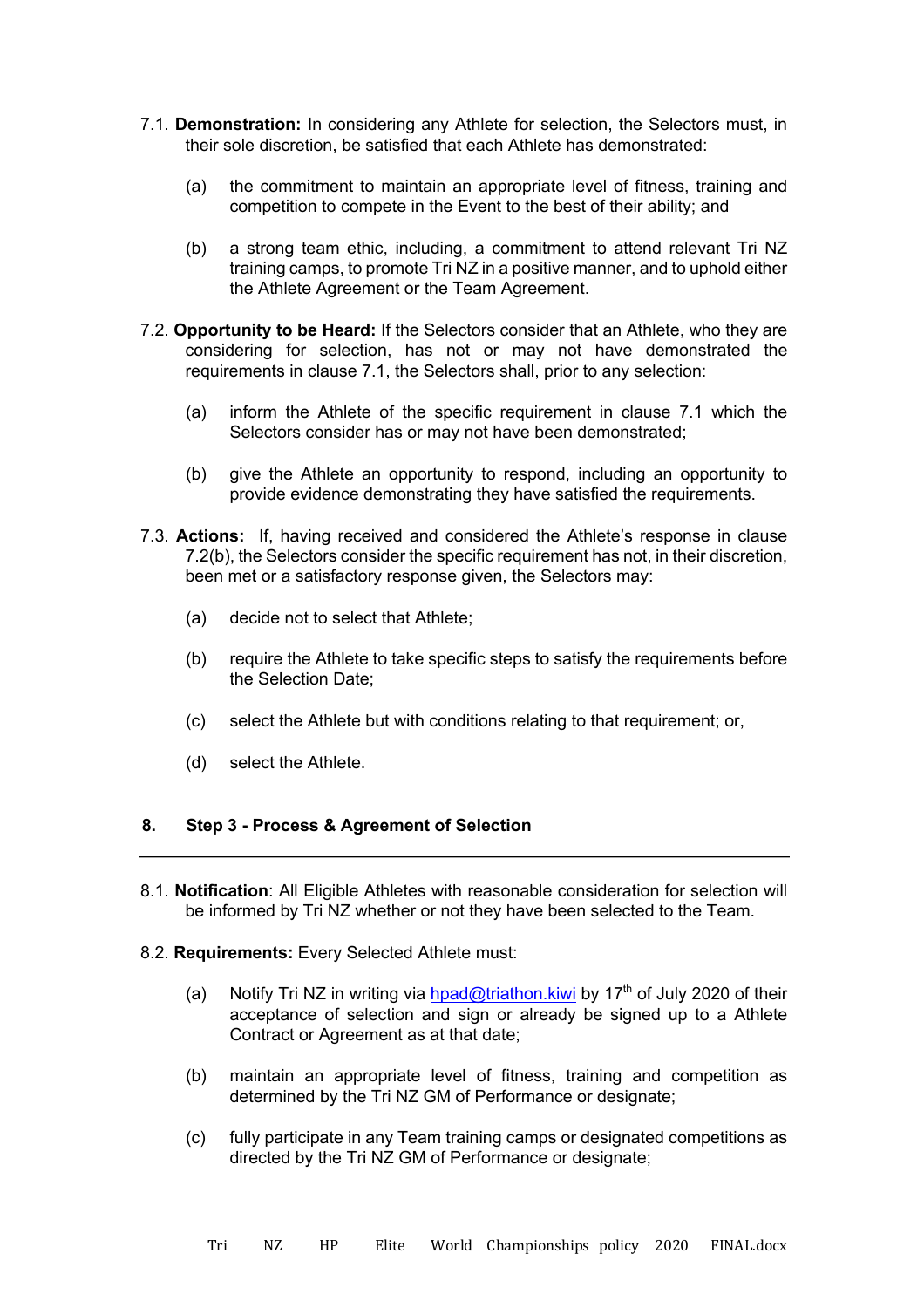- (d) keep the Selectors appraised of their fitness via the Tri NZ GM of Performance. Ordinarily this will include race results and/or training data provided on a monthly basis;
- (e) immediately inform the Tri NZ GM of Performance and the Tri NZ HP Chief Medical Officer of any illness or injury that could impact on the Athlete's capability to compete to the best of their ability, on the understanding that the Tri NZ Chief Medical Officer will inform the Selectors of any fitness concern while upholding confidentiality; and
- (f) comply with their obligations to Tri NZ.
- 8.3. **Conditions:** Tri NZ may select an Athlete, subject to conditions. For example, conditions of selection may include those noted below or any other conditions specified by the Selectors:
	- (a) recovery from injury to the satisfaction of the Selectors, after consultation with Tri NZ, by a specified date:
	- (b) qualification of a quota place for the Event under the ITU rules system by a specified date; and/or
	- (c) meeting a specified performance or testing requirement.
		- 8.4. **Satisfying Conditions:** If selection of an Athlete is conditional, the specified conditions must be met to the satisfaction of the Selectors before that Athlete's selection is made unconditional. If they are not met, then the Athlete will immediately cease to be a Selected Athlete.
		- 8.5. **Replacement Athlete:** If prior to the Selection Date, a Selected Athlete does not satisfy a requirement of their selection (under clause 8.2), the Selectors may, in their sole discretion, select another Athlete in accordance with this Selection Policy.
		- 8.6. **Announcement of the NZ Team:** Tri NZ shall, within reasonable time of the Selection Date, publicly announce the Team.

# **9. Appeals**

9.1. **Non-Selection Appeal:** An Athlete may appeal to Tri NZ against their nonselection in accordance with the Tri NZ Selection Appeals Policy.

### **10. Inconsistencies**

10.1. **Inconsistency:** In the event there is any inconsistency between this Selection Policy and any other policy or agreement, this Selection Policy shall prevail.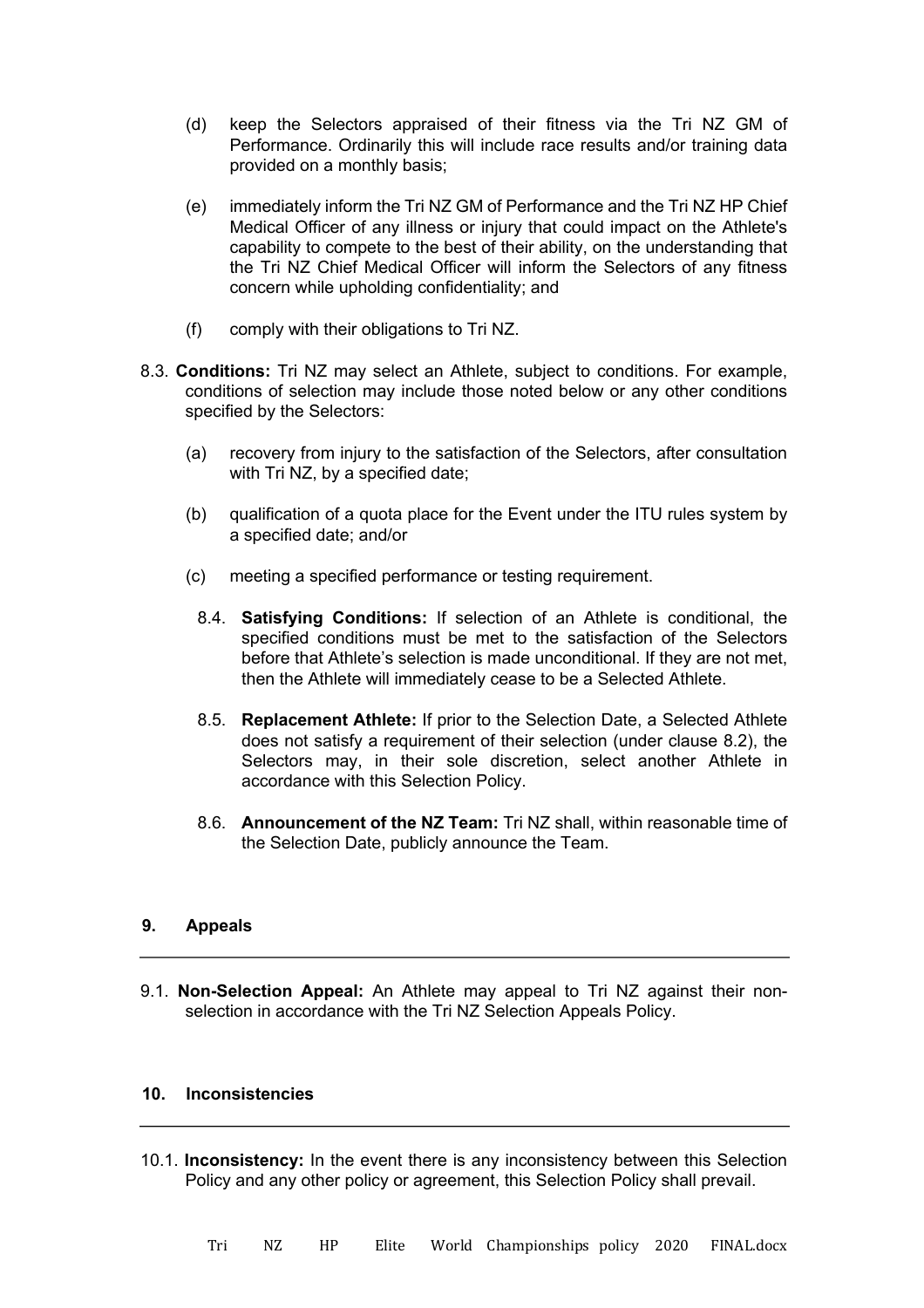10.2. **Higher Standard:** If this Selection Policy imposes a higher qualification standard or a lesser number of participants than stated by the rules of the Event, this shall not be regarded as an inconsistency.

#### **11. Amendments to this Selection Policy**

- 11.1. **Amendment:** This Selection Policy may be amended from time to time by the Tri NZ Board.
- 11.2. **Notice:** Tri NZ will give as much notice as possible of any amendment to this Selection Policy to persons it considers may be affected by any such amendment.

#### **12. Definitions**

In this Selection Policy the following definitions apply:

- 12.1. **Athlete** means a person seeking selection in the Team, and other than in clauses 1.3(a), 2 and 3, means an Eligible Athlete, unless stated otherwise.
- 12.2. **Athlete Agreement** means an agreement in a form acceptable to Tri NZ relating to the Athlete's participation in the High Performance Programme as a carded athlete.
- 12.3. **Athlete Application** form means the form athletes are required to fill out for consideration for selection, copies of which can be obtained from Tri NZ on request.
- 12.4. **DFSNZ** means Drug Free Sport New Zealand.
- 12.5. **Eligible Athlete** means an Athlete who meets the eligibility requirements in clause 3, unless specified otherwise.
- 12.6. **Event** means the elite men's triathlon and the elite women's triathlon at the 2020 ITU World Championships, unless specified otherwise.
- 12.7. **Extenuating Circumstances** means the inability of an Athlete to compete or perform to an optimum level due to factors which occur to them (during a race, event, in testing or at any other time) including, but not limited to, the following:
	- (a) injury or illness;
	- (b) travel delays;
	- (c) equipment failure;
	- (d) bereavement or personal misfortune; and/or